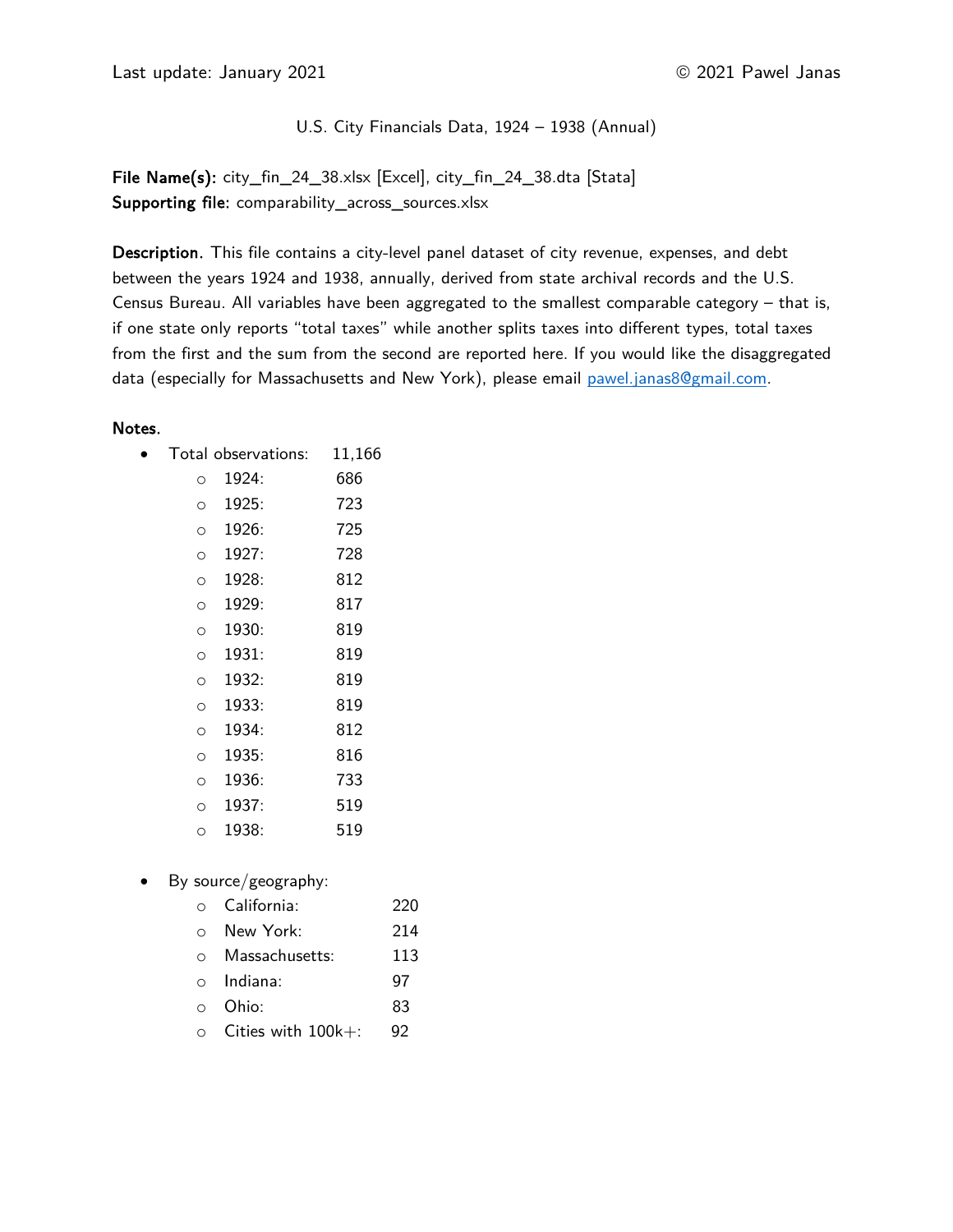Variables. All (except tax rates) are in thousands of nominal U.S. dollars. The supporting file contains the complete list of how each variable was constructed for each source.

- 1. county\_name, county\_fips, state\_fips, state\_name, state\_abbv, city, lat\_d, long\_d:
- city, county, state identifiers, latitude/longitude in decimal form 2. state\_icpsr: State ICPSR code 3. place\_fips: 2016 Census FIPS Place code 4. place fips old: Place code to be used when merging with City Data Book data files from ICPSR 5. rev\_total Total city revenue, not including borrowed funds 6. rev\_gen\_tax Taxes collected, primarily property tax 7. rev\_gen\_license Revenue from issuing business licenses 8. reg\_gen\_gifts\_grant Revenue from intergovernmental transfers, grants, and gifts 9. rev\_comm\_pse Revenue from locally owned/operated municipal power generation 10. rev\_comm\_dep Revenue from city operations 11. nonrev\_total Total non-government revenue receipts. This variable, and all other nonrev\* variables, are not available for source="CENSUS" cities. 12. nonrev\_transfer\_ refunds **Receipts from refunds and transfers from sinking funds** 13. nonrev\_trust **Receipts from trust funds, mostly accrued interest** 14. nonrev debt Receipts from debt issuance and other borrowing 15. pay\_grand\_total Total government expenditures 16. maint\_dep\_charity Expenditure for charity and welfare 17. maint dep gen Expenditure for government operations 18. maint\_dep\_health Expenditure of the city health department 19. maint dep pp Expenditure of police and fire departments 20. maint dep rec Expenditure of the parks and recreation department 21. maint dep road Expenditure for road maintenance 22. maint dep sanit Expenditure for sanitation, if separate from health department 23. maint\_dep\_school Expenditure for libraries, city colleges, and other non-independent city school district payments 24. maint\_pse Expenditure of public service enterprises (power, water, etc.) 25. int\_total Total interest payments made 26. int\_gen **Interest on general obligation bonds**, if reported 27. int temp Interest on short term, temporary loans, if reported 28. out\_total Total outlays (construction of permanent structures) 29. out\_dep\_\* Cutlays relating to department \*, as in maint\_dep\_\* 30. pay\_debt\_total Total loan principle repayment. This variable, and all other pay debt<sup>\*</sup> variables, are not available for source="CENSUS" cities. 31. pay\_debt\_gen Loan repayment on general obligation bonds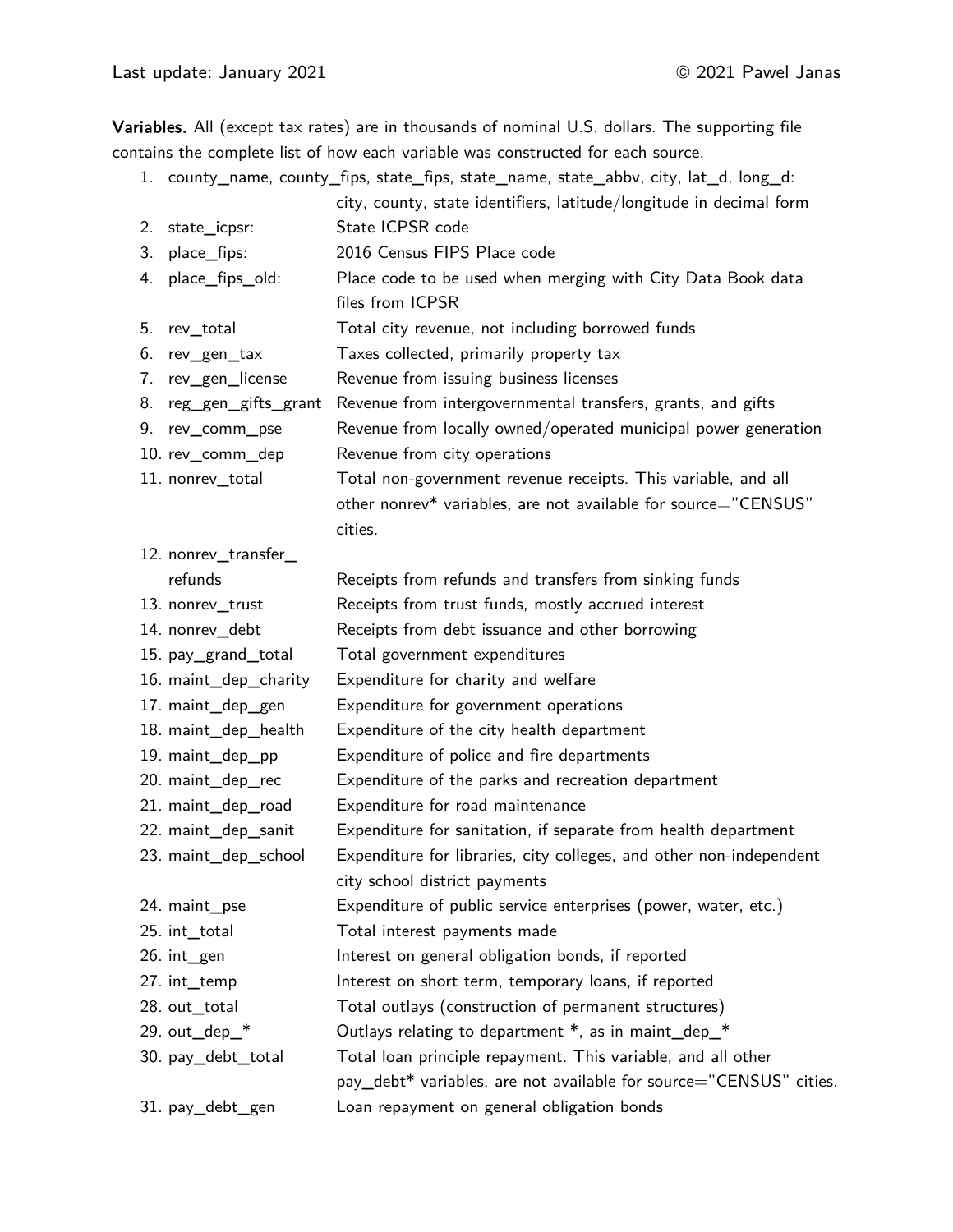32. pay\_debt\_temp Loan repayment on short term loans 33. pay\_debt\_pse Loan repayment on public service enterprises (power, water, etc.) 34. pay\_debt\_other Loan repayment on all other loans (warrants, special obligations) 35. debt total Total debt at the end of the fiscal year 36. debt bond City bonds outstanding 37. debt pse Public service enterprises' bonds outstanding 38. debt temp Short-term loans outstanding 39. debt other All other debt outstanding 40. assess\_total Total assessed taxable property (real estate, personal, corporate) 41. mill\_rate\_total Millage rates: \$tax per \$1,000 of assessed property 42. mill rate bond Millage rates for bond repayment purposes only

# Relationships

(not exact due to rounding error)

- 1. rev\_total = sum(rev\_gen\_tax, rev\_gen\_license, rev\_gen\_gifts\_grant, rev\_other, rev\_comm\_dep)
- 2. nonrev\_total  $=$  sum(nonrev\_transfer\_refunds, nonrev\_trust, nonrev\_debt)
- 3. pay\_grand\_total  $=$  sum(pay\_trust, pay\_transfer\_refunds, pay\_debt\_total, out\_total, maint\_dep\_[charity/gen/health/other/pp/rec/road/sanit/school], int\_tota, maint\_pse, out\_psel)
- 4. maint\_total  $=$  maint\_pse  $+$ sum(maint\_dep\_gen/sanit/health/road/pp/charity/rec/school/other)
- 5. int total = int gen + int temp  $*$
- 6. out\_total = sum(out\_dep\_school/road/rec/pp/other/health/gen/charity) \*
- 7. pay debt total = sum(pay debt temp/pse/other/gen) \*
- 8. debt total = sum(debt bond, debt pse, debt temp, debt other)  $*$

\*relationship holds when right-hand side variables are separately reported

#### Notes

General Note 1: *debt\_total\_flag*: instances where I suspect a transcription error caused an abnormally high or low debt level to be reported, based on large jumps in the *debt\_total* in the years surrounding the error.

General Note 2: Drop in coverage in 1937 and 1938 is due to missing Ohio and NY cities.

#### Massachusetts:

1. 1933: Increase in *debt other:* caused by new tax title loans. These loans were issued under authority of Chapter 49 of the Acts of 1933, an act that established an Emergency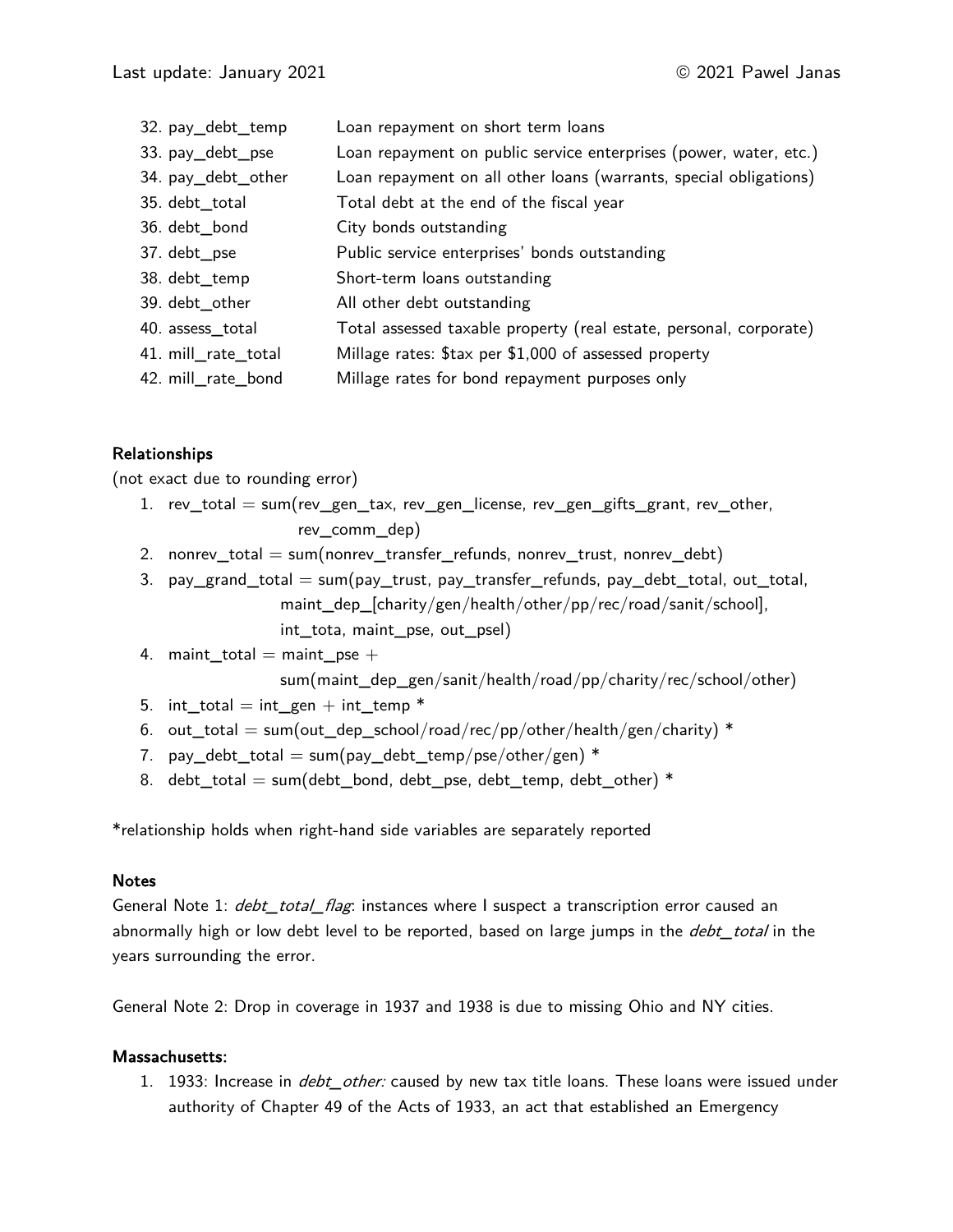Finance Board and made available to the State Treasurer the sum of \$10,000,000, which was increased to \$16,000,000 in 1934 and to \$20,000,000 in 1935, to loan to cities and towns. The act limited the amount which the Board could approve to the amount of the tax titles taken and held by the municipality.

- 2. 1933: Increase in *pay\_debt\_other:* driven by outliers, median is still zero.
- 3. 1929: Increase in rev\_other: driven by an increase in "commercial privileges," the exact cause of increase is unclear but possibly due to the collection of liquor-related fees. Similar increase in 1933 in rev\_gen\_license.
- 4. 1937: Increase in *nonrev\_debt\_other:* driven by an outlier, median is still zero.

### New York Cities

1. 1934: Increase in rev\_gen\_license in 1934: driven by outliers, possibly liquor related.

# NY Villages

1. Before 1926, debt\_bond includes both road an general obligations. Starting in 1926, the two were reported separately and *debt\_bond* denotes only the general city debt while road is lumped with all other debt in *debt\_other*. Hence, a positive spike in *debt\_other* and negative spike for *debt\_bond* in 1926.

### California

- 1. 1933: Increase in *maint\_pse*: due to an apparent public service enterprise project in Pasadena.
- 2. 1933: Increase pay debt other: includes interest and redemption of special assessment debt. Related, 1935 spike in rev other is due to revenue collected on special assessments.
- 3. 1933: Spikes in average *nonrey\_debt\_total* and *debt\_bond* are driven by outliers.

### Indiana

- 1. debt bond includes both public service enterprise and general city bond. However, debt pse is reported separately in 1931-1935.
- 2. 1935: Increase in *debt bond*: due to the inclusion of special assessment and revenue bonds.

### Ohio

- 1. 1933: Increase rev\_license and rev\_comm\_dep due to increase from beer licenses.
- 2. 1933: Spikes in *rev\_gen\_gifts\_grant* and *dep\_maint\_charity* due to federal relief spending washing through city revenue and expenditures. [This is generally true for all cities and sources but none are outliers such as this.]